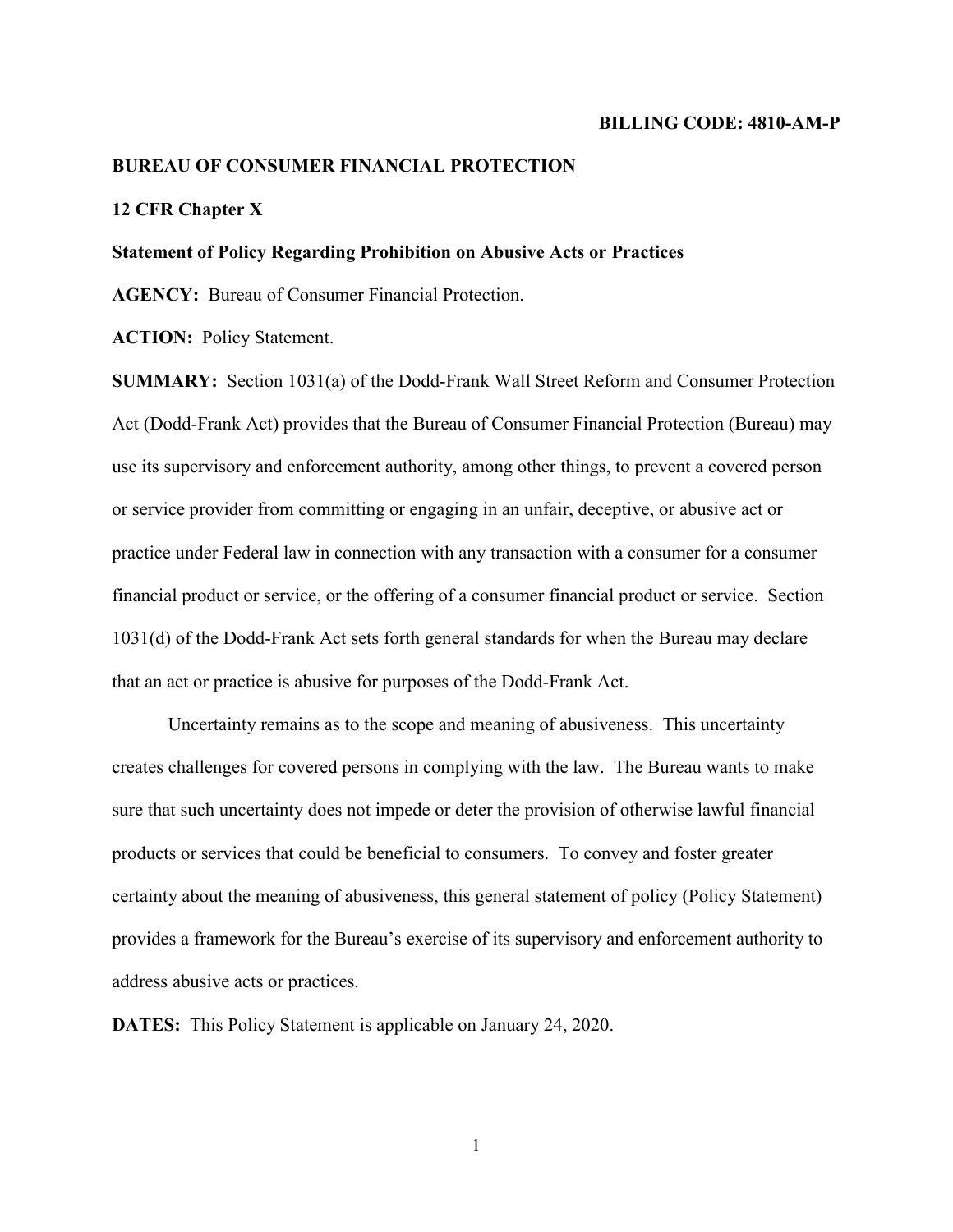**FOR FURTHER INFORMATION CONTACT:** Colin Reardon, Division of Supervision, Enforcement, and Fair Lending, at (202) 435-9668. If you require this document in an alternative electronic format, please contact [CFPB\\_Accessibility@cfpb.gov.](mailto:CFPB_Accessibility@cfpb.gov)

# **SUPPLEMENTARY INFORMATION:**

## **I. Background**

l

Section 1031(a) of the Dodd-Frank Act provides that the Bureau may use its supervisory and enforcement authority, among other things, to prevent a covered person or service provider from committing or engaging in an unfair, deceptive, or abusive act or practice under Federal law in connection with any transaction with a consumer for a consumer financial product or service, or the offering of a consumer financial product or service.<sup>[1](#page-1-0)</sup> Since its inception, the Bureau has used its supervisory and enforcement authority to identify and seek relief where covered persons<sup>[2](#page-1-1)</sup> engage in unfair, deceptive, or abusive acts or practices (UDAAPs).

The statutory standard for what the Bureau has authority to declare an "abusive act or practice" is set forth in section  $1031(d)$  of the Dodd-Frank Act. Specifically, section  $1031(d)$ states that the Bureau shall have no authority under this section to declare an act or practice abusive in connection with the provision of a consumer financial product or service, unless the act or practice—(1) materially interferes with the ability of a consumer to understand a term or condition of a consumer financial product or service; or (2) takes unreasonable advantage of— (A) a lack of understanding on the part of the consumer of the material risks, costs, or conditions of the product or service; (B) the inability of the consumer to protect the interests of the

<span id="page-1-1"></span><span id="page-1-0"></span><sup>&</sup>lt;sup>1</sup> Pub. L. No. 111-203, Tit. X, sec. 1031(a), 124 Stat. 1376, 2005 (2010) (codified at 12 U.S.C. 5531(a)). <sup>2</sup> The Bureau intends this Policy Statement to apply with respect to any person against whom the Bureau cites conduct as abusive in supervision or challenges conduct as abusive in enforcement, including, where applicable, covered persons, service providers, and persons that provide substantial assistance to abusive conduct by a covered person or service provider. *See* 12 U.S.C. 5514 through 5516, 5531, 5536. For brevity, this Policy Statement refers simply to "covered persons" throughout.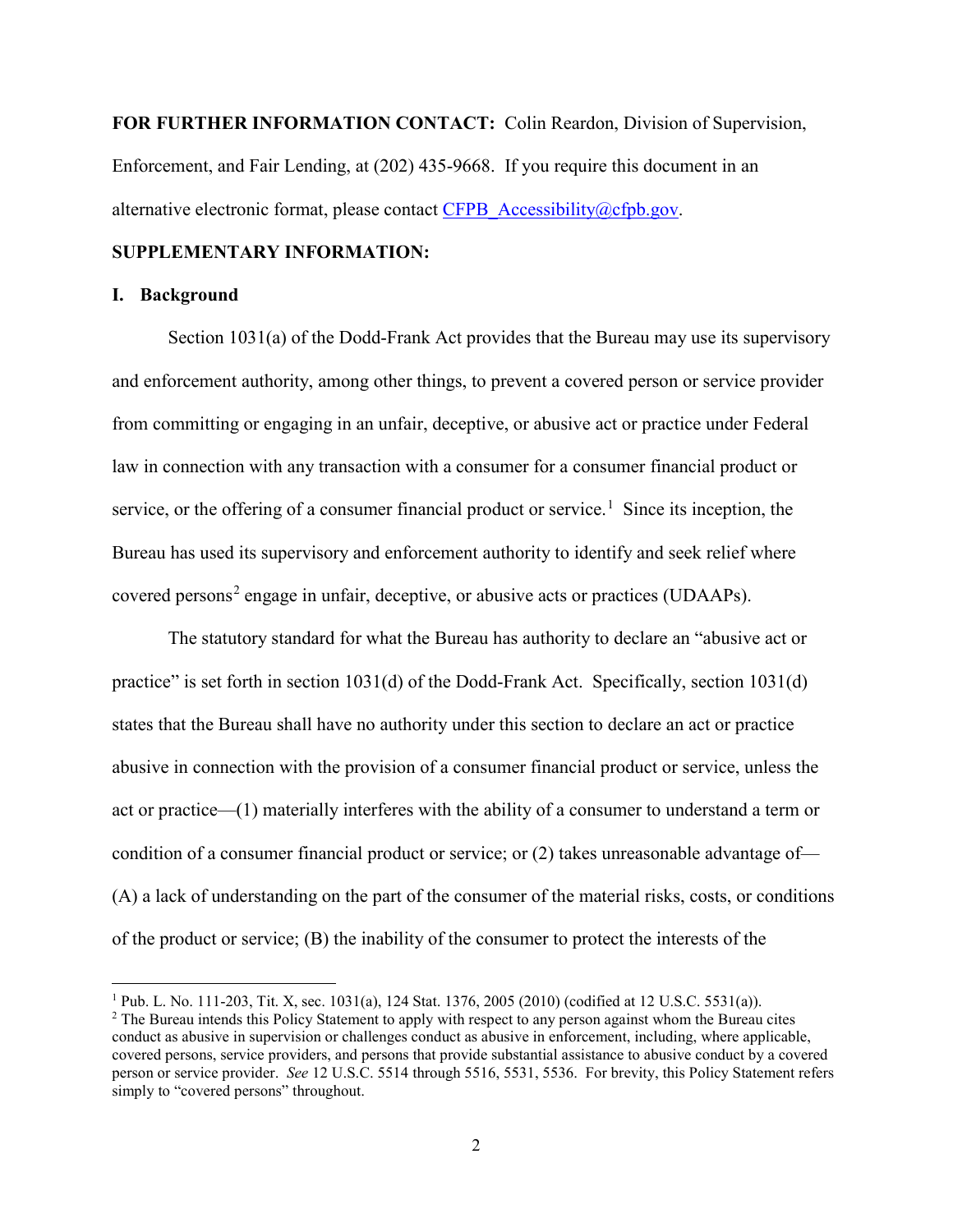consumer in selecting or using a consumer financial product or service; or (C) the reasonable reliance by the consumer on a covered person to act in the interests of the consumer.<sup>[3](#page-2-0)</sup>

Through the language in section 1031(d), Congress defined the abusiveness standard in general terms and did not attempt to include a complete list of abusive practices. To demonstrate a violation of section 1031(d), the Bureau therefore must satisfy the specific elements of sections 1031(d)(1), 1031(d)(2)(A), 1031(d)(2)(B), or 1031(d)(2)(C). This Policy Statement refers to these provisions collectively as the "abusiveness standard."

The Dodd-Frank Act is the first Federal law to prohibit abusive acts or practices with respect to consumer financial products and services generally.<sup>[4](#page-2-1)</sup> Although Congress, through the language in section 1031(d), provided some indication of the abusiveness standard, the Dodd-Frank Act does not further elaborate on the meaning of the terms used in section 1031(d), and there is relatively limited legislative history discussing the meaning of the language in section 1031(d) (including in distinguishing the abusiveness standard from the deception and unfairness standards).<sup>[5](#page-2-2)</sup> Moreover, the abusiveness standard does not have the long and rich history of the deception and unfairness standards. The FTC has used its authority under the FTC Act to

<span id="page-2-0"></span><sup>3</sup> 12 U.S.C. 5531(d).

<span id="page-2-2"></span><span id="page-2-1"></span><sup>4</sup> Certain other Federal consumer financial laws, including the Fair Debt Collection Practices Act (FDCPA) and the Home Ownership and Equity Protection Act (HOEPA), reference either the term "abusive" or "abuse." *See* 15 U.S.C. 1692d (FDCPA), 12 U.S.C. 1639(p)(2)(B) (HOEPA). The Telemarketing and Consumer Fraud and Abuse Prevention Act also directed the Federal Trade Commission (FTC) to "prescribe rules prohibiting deceptive telemarketing acts or practices and other abusive telemarketing acts or practices." *See* 15 U.S.C. 6102(a)(1). <sup>5</sup> See, e.g., S. Rep. No. 111-176, at 172 (Apr. 30, 2010) ("Current law prohibits unfair or deceptive acts or practices. The addition of 'abusive' will ensure that the Bureau is empowered to cover practices where providers unreasonably take advantage of consumers."); Pub. L. No. 111-203, pmbl. (listing, in the preamble to the Dodd-Frank Act, one of the purposes of the Act as "protect[ing] consumers from abusive financial services practices"); *see also* S. Rep. No. 111-176, at 9 n.19 ("Today's consumer protection regime . . . could not stem a plague of abusive and unaffordable mortgages."); *id.* at 11 ("This financial crisis was precipitated by the proliferation of poorly underwritten mortgages with abusive terms."); H.R. Rep. No. 111-376, at 91 (Dec. 9, 2009) ("Th[e] disparate regulatory system has been blamed in part for the lack of aggressive enforcement against abusive and predatory loan products that contributed to the financial crisis, such as subprime and nontraditional mortgages."); H.R. Rep. No. 111-517, at 876–77 (June 29, 2010) (Conf. Rep.) ("The Act also prohibits financial incentives . . . that may encourage mortgage originators . . . to steer consumers to higher-cost and more abusive mortgages.").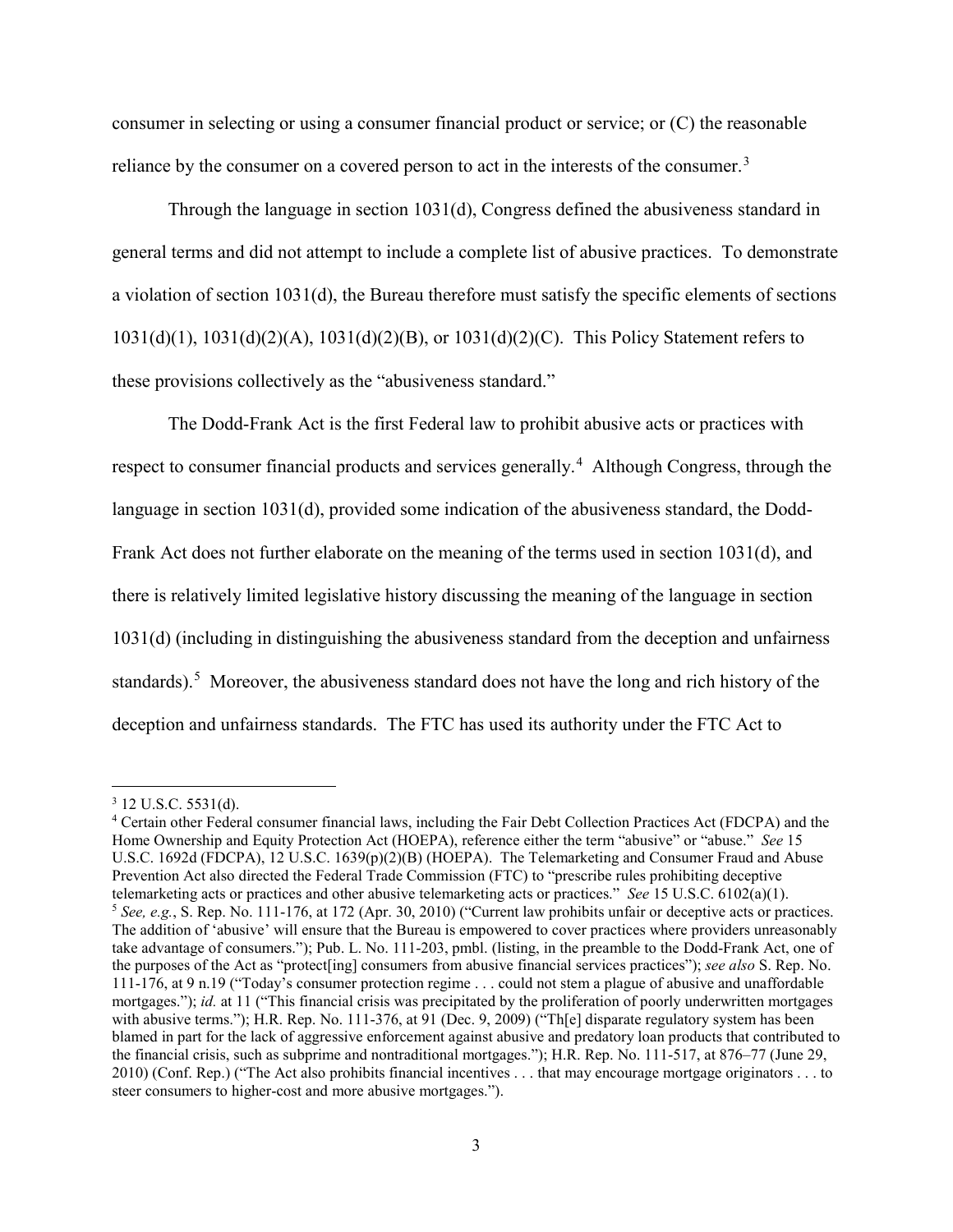address unfair and deceptive acts or practices (UDAPs) for more than 80 years, over which time policy statements, administrative and judicial precedent, and statutory amendments have provided important clarifications about the meaning of unfairness and deception.<sup>[6](#page-3-0)</sup> Federal prudential regulators have also enforced the UDAP prohibitions in the FTC Act since before the Bureau's existence.

The Bureau has applied the abusiveness standard since it commenced operation in 2011. The Bureau has brought 32 enforcement actions that included an abusiveness claim, including as recently as fall 2019. But 30 of those 32 enforcement actions had both an abusiveness and an unfairness or deception claim (*i.e.*, only two enforcement actions contained just an abusiveness claim). And in many of those 30 actions, the abusiveness claim arose from the same course of conduct as the unfairness or deception claim. It is difficult to discern from those actions unique fact patterns to which only the abusiveness standard would apply. Given the prevalence of dualpleading, along with the relatively nascent nature of this legal authority (and of the Bureau itself) and the number of matters the Bureau has resolved via settlement agreement, this enforcement activity has resulted in few reported judicial or Bureau administrative decisions that address the contours of the abusiveness standard.<sup>[7](#page-3-1)</sup> Regarding supervision, the Bureau's UDAAP examination procedures largely restate the language of the Dodd-Frank Act. And although the Bureau has issued 18 editions of Supervisory Highlights since 2012, these documents only rarely

<span id="page-3-0"></span><sup>6</sup> *See, e.g.*, Letter from the FTC to Hon. Wendell Ford and Hon. John Danforth, Comm. on Commerce, Science and Transportation, U.S. Senate, Commission Statement of Policy on the Scope of Consumer Unfairness Jurisdiction (Dec. 17, 1980), *reprinted in In re Int'l Harvester Co.*, 104 F.T.C. 949, 1070, 1073 (1984); Letter from the FTC to Hon. John D. Dingell, Chairman, Comm. on Energy and Commerce, U.S. House of Representatives (Oct. 14, 1983) (FTC policy statement on deception), *reprinted in In re Cliffdale Assocs., Inc.*, 103 F.T.C. 110, 174 (1984); *Int'l Harvester Co.*, 104 F.T.C. at 949; *Am. Fin. Servs. Ass'n* v. *FTC*, 767 F.2d 957 (D.C. Cir. 1985); section 5(n) of the FTC Act, 15 U.S.C. 45(n), as enacted by Congress in the Federal Trade Commission Act Amendments of 1994, Pub. L. No. 103-312, sec. 9, 108 Stat. 1691, 1695.

<span id="page-3-1"></span><sup>7</sup> These few reported decisions are all from Federal district courts. *See, e.g.*, *CFPB* v. *ITT Educ. Servs., Inc.*, 219 F. Supp. 3d 878 (S.D. Ind. 2015).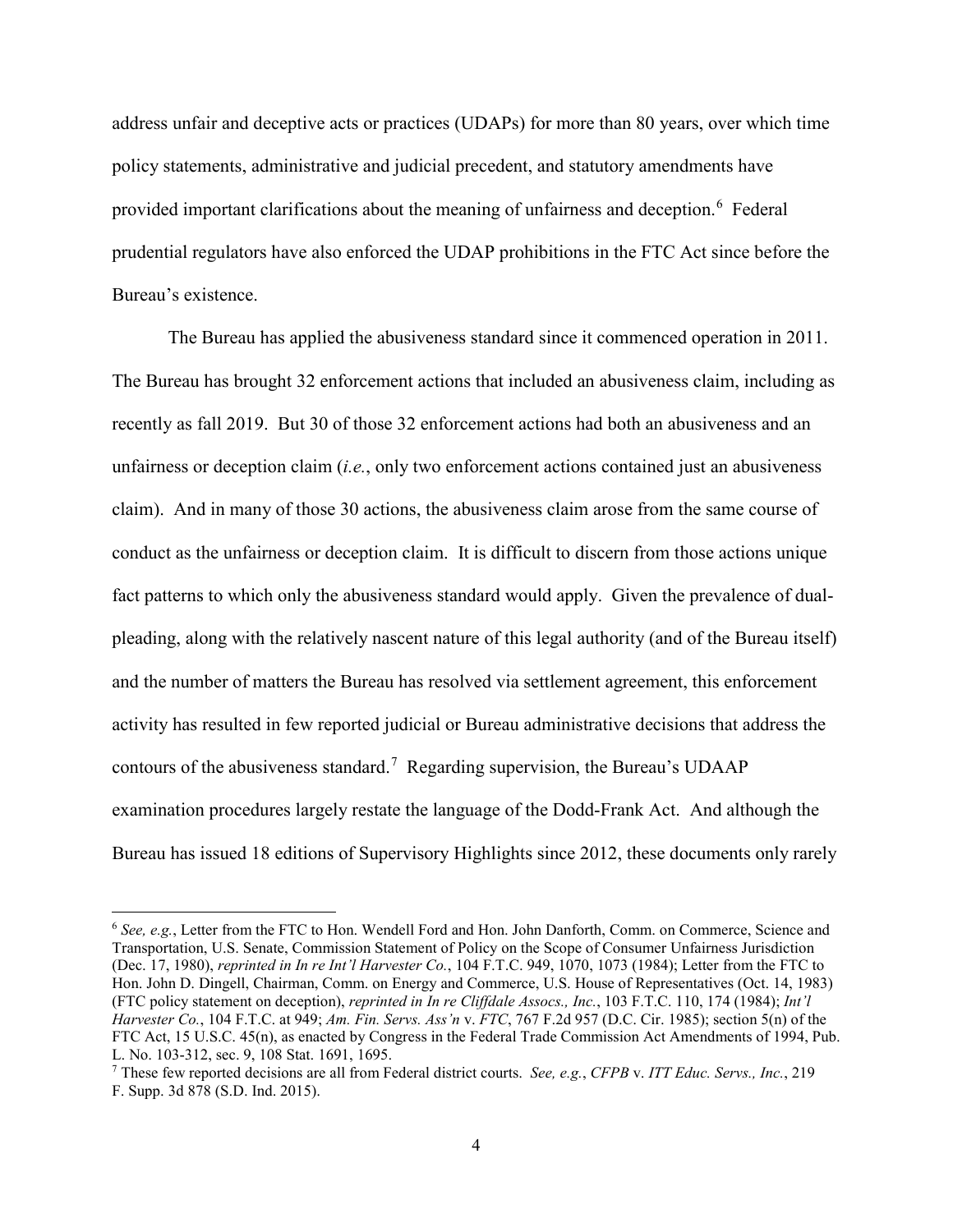have described citations of abusive acts or practices in a manner that would provide guidance as to how the Bureau concluded the statutory language used in section 1031(d) applied to the conduct at issue. Additionally, the Bureau has mentioned the risk of abusive acts or practices in non-binding guidance documents but has not set forth a detailed explication of the abusiveness standard in such documents. [8](#page-4-0)

The Bureau's 2017 Final Rule on Payday, Vehicle Title, and Certain High-Cost Installment Loans (2017 Final Rule) included identification of two abusive practices: the first with respect to making a covered loan without determining a consumer's ability to repay (remedied by stringent underwriting requirements prescribed by the Bureau), and the second with respect to making repeated failed attempts to debit a consumer's account to collect payment on a covered loan.<sup>[9](#page-4-1)</sup> In the 2017 Final Rule, the Bureau identified the same two practices as unfair practices. The Bureau has proposed to rescind the ability-to-repay provisions of the 2017 Final Rule and the identification of the abusive and unfair practice on which those provisions are based (2019 Rescission Proposal).<sup>[10](#page-4-2)</sup> One of the Bureau's rationales for the 2019 Rescission Proposal was its preliminary conclusion that legal grounds do not sustain the 2017 Final Rule's identification as an abusive practice the making of a covered loan without determining the consumer's ability to repay (remedied by stringent underwriting requirements prescribed by the Bureau).

Substantial concerns have been raised about the uncertain meaning of the abusiveness standard. For example, in response to the Bureau's Spring 2018 Call for Evidence, the Bureau

<span id="page-4-0"></span><sup>8</sup> *See, e.g.*, CFPB Bulletin 2014-02, *Marketing of Credit Card Promotional APR Offers* (Sept. 3, 2014), [https://files.consumerfinance.gov/f/201409\\_cfpb\\_bulletin\\_marketing-credit-card-promotional-apr-offers.pdf](https://files.consumerfinance.gov/f/201409_cfpb_bulletin_marketing-credit-card-promotional-apr-offers.pdf) (describing "risk of engaging in an abusive practice").

<span id="page-4-2"></span><span id="page-4-1"></span><sup>9</sup> Payday, Vehicle Title, and Certain High-Cost Installment Loans, 82 FR 54472 (Nov. 17, 2017). <sup>10</sup> Payday, Vehicle Title, and Certain High-Cost Installment Loans, 84 FR 4252, 4276 (Feb. 14, 2019).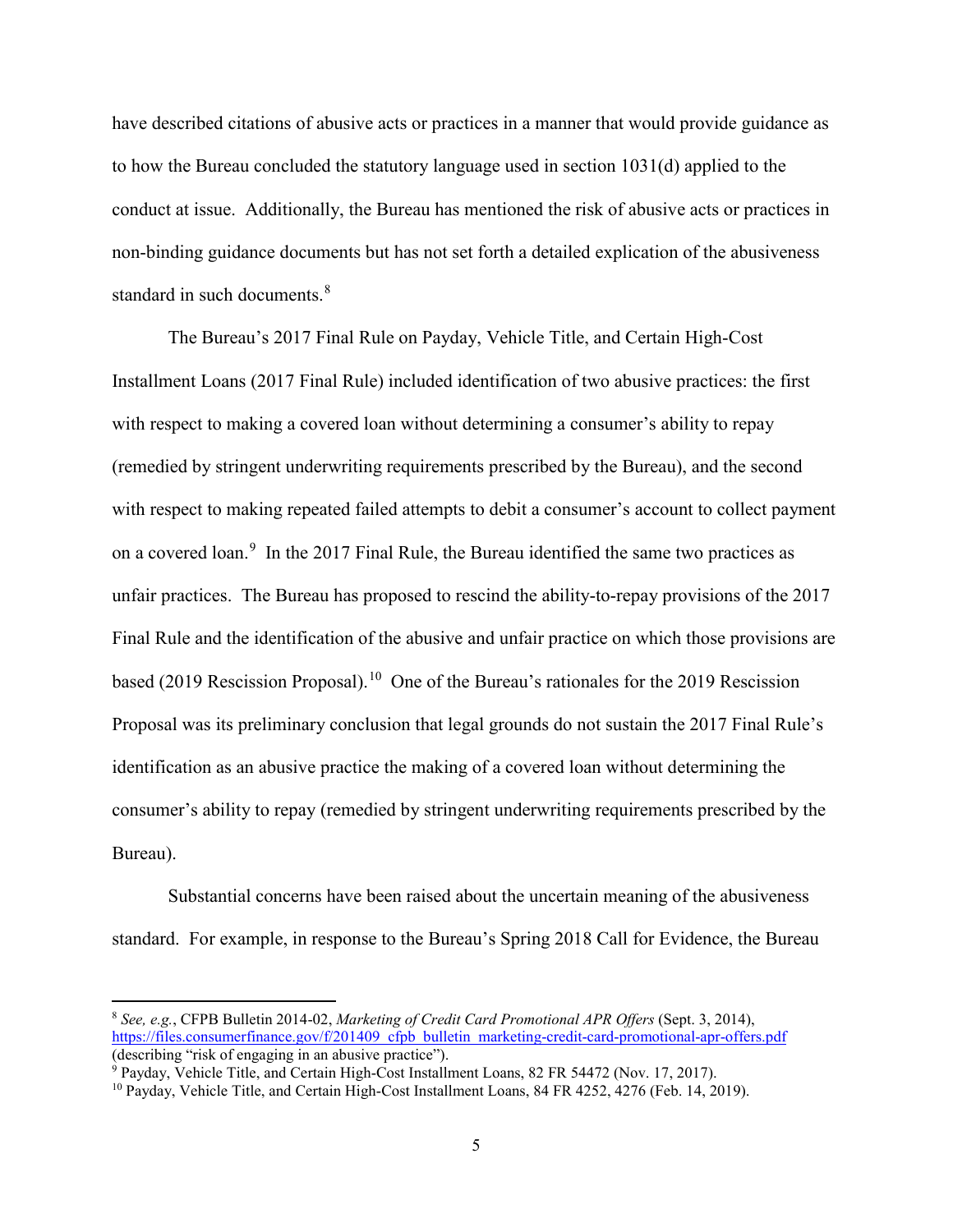received comments from stakeholders about these concerns.<sup>[11](#page-5-0)</sup> Many commentators and other stakeholders have raised similar concerns dating back to the early years of the Bureau,<sup>[12](#page-5-1)</sup> although the viewpoints have not been uniform.<sup>[13](#page-5-2)</sup>

 $\overline{\phantom{a}}$ 

<span id="page-5-1"></span><sup>12</sup> *See, e.g.*, Joshua L. Roquemore, *The CFPB's Ambiguous "Abusive" Standard*, 22 N.C. Banking Inst. 191, 196 (2018) ("While there may be benefits to greater regulatory oversight, there are also risks associated with vague and arbitrary legal standards, and this is even more pronounced in the highly regulated consumer finance industry. One factor that has fueled uncertainty surrounding the new standard is the CFPB's tendency to allege two or more standards for the same act or practice, thus blurring any lines of distinction between the terms."); Patrick M. Corrigan, *"Abusive" Acts and Practices: Dodd-Frank's Behaviorally Informed Authority Over Consumer Credit Markets and its Application to Teaser Rates*, 18 N.Y.U. J. Legis. & Pub. Policy 125, 151 (2015) (noting that "the CFPB has yet to demonstrate a coherent and consistent understanding of its own abuse authority" which has led to "conceptual confusion" and resulted in "an articulation of the abuse standard that blurs into the deception and unfairness standards"); Rob Blackwell, *U.S. Chamber Pressures CFPB to Define "Abusive,"* Am. Banker (July 3, 2012), [https://www.americanbanker.com/news/us-chamber-pressures-cfpb-to-define-quot-abusive-quot](https://www.americanbanker.com/%E2%80%8Cnews/%E2%80%8Cus-chamber-pressures-cfpb-to-define-quot-abusive-quot) (describing a letter from the president and chief executive of the U.S. Chamber of Commerce's Center for Capital Markets Competitiveness to former Bureau Director Richard Cordray asserting that a "policy statement defining the term . . . will help prevent divergent interpretations of the 'abusive' standard); Joshua Wright, *Dodd-Frank's Abusive Standard: A Call for Certainty*, 8 Berkeley Bus. L.J. 164, 169 (2011) (asserting that unless the Bureau clarifies its enforcement intentions and creates regulatory safe harbors regarding the abusiveness standard, "[b]anks may begin to limit themselves to 'plain vanilla' products and services to avoid scrutiny by the Bureau and the risk that explanations of more complex products will not be adequate under the new standards of the Act").<br><sup>13</sup> See, e.g., Stephen J. Canzona, *I'll Know It When I See It: Defending the Consumer Financial Protection Bureau's* 

<span id="page-5-2"></span>*Approach of Interpreting the Scope of Unfair, Deceptive, or Abusive Acts or Practices ("UDAAP") through Enforcement Actions*, 45 J. Legis. 60, 61, 79 (2018) (arguing that "the CFPB's practice of interpreting UDAAP standards through enforcement actions strikes the proper balance between safeguarding the interests of consumers and responsible providers of financial services" and that to date the Bureau has applied its UDAAP enforcement authority to a "narrow range of conduct that . . . is clearly proscribed by the plain meaning of the terms 'unfair,'

<span id="page-5-0"></span><sup>&</sup>lt;sup>11</sup> In response to the Bureau's Requests for Information on the Bureau's Adopted Regulations and New Rulemaking Authorities and the Bureau's Inherited Regulations and Inherited Rulemaking Authorities, the Bureau received approximately 15 comments that addressed the Bureau's UDAAP authorities (nearly all from trade associations or other industry stakeholders). *See generally* Request for Information Regarding the Bureau's Adopted Regulations and New Rulemaking Authorities, Mar. 21, 2018, Docket CFPB-2018-0011, [https://www.regulations.gov/](https://www.regulations.gov/docket?D=CFPB-2018-0011) [docket?D=CFPB-2018-0011,](https://www.regulations.gov/docket?D=CFPB-2018-0011) and Request for Information Regarding the Bureau's Inherited Regulations and Inherited Rulemaking Authorities, Mar. 26, 2018, Docket CFPB-2018-0012, [https://www.regulations.gov/](https://www.regulations.gov/docket?D=CFPB-2018-0012) [docket?D=CFPB-2018-0012.](https://www.regulations.gov/docket?D=CFPB-2018-0012) The most common UDAAP-related issue identified by these commenters was the lack of clarity presented by the abusiveness standard. For example, a credit card issuer commented that the unclear statutory definition of "abusive" practices combined with a lack of Bureau guidance on the standard "creates uncertainty, chills beneficial innovation, and leads to unnecessary compliance burdens for institutions trying in good faith to comply with the law." A trade association representing credit unions wrote that "[c]onsumers and industry need more certainty about exactly what the rules and requirements are and how the Bureau plans to engage in enforcement actions surrounding them." A policy and research organization commented that the abusiveness standard leaves financial institutions "mired in confusion" and that "[a]n ambiguous abusive standard is not conducive to a well-functioning financial market or regulatory system." Note that some stakeholders raised these concerns in response to other Spring 2018 Call for Evidence dockets. For example, a trade association commented in response to the Request for Information Regarding Bureau Enforcement Processes that the Bureau should address the "great deal of uncertainty" around the abusiveness standard "by describing in rulemaking or public guidance the circumstances under which the Bureau will bring 'abusive' cases under its UDAAP authority." *See generally* Request for Information Regarding Bureau Enforcement Processes, Feb. 12, 2018, CFPB-2018-0003, [https://www.regulations.gov/docket?D=CFPB-2018-0003.](https://www.regulations.gov/docket?D=CFPB-2018-0003)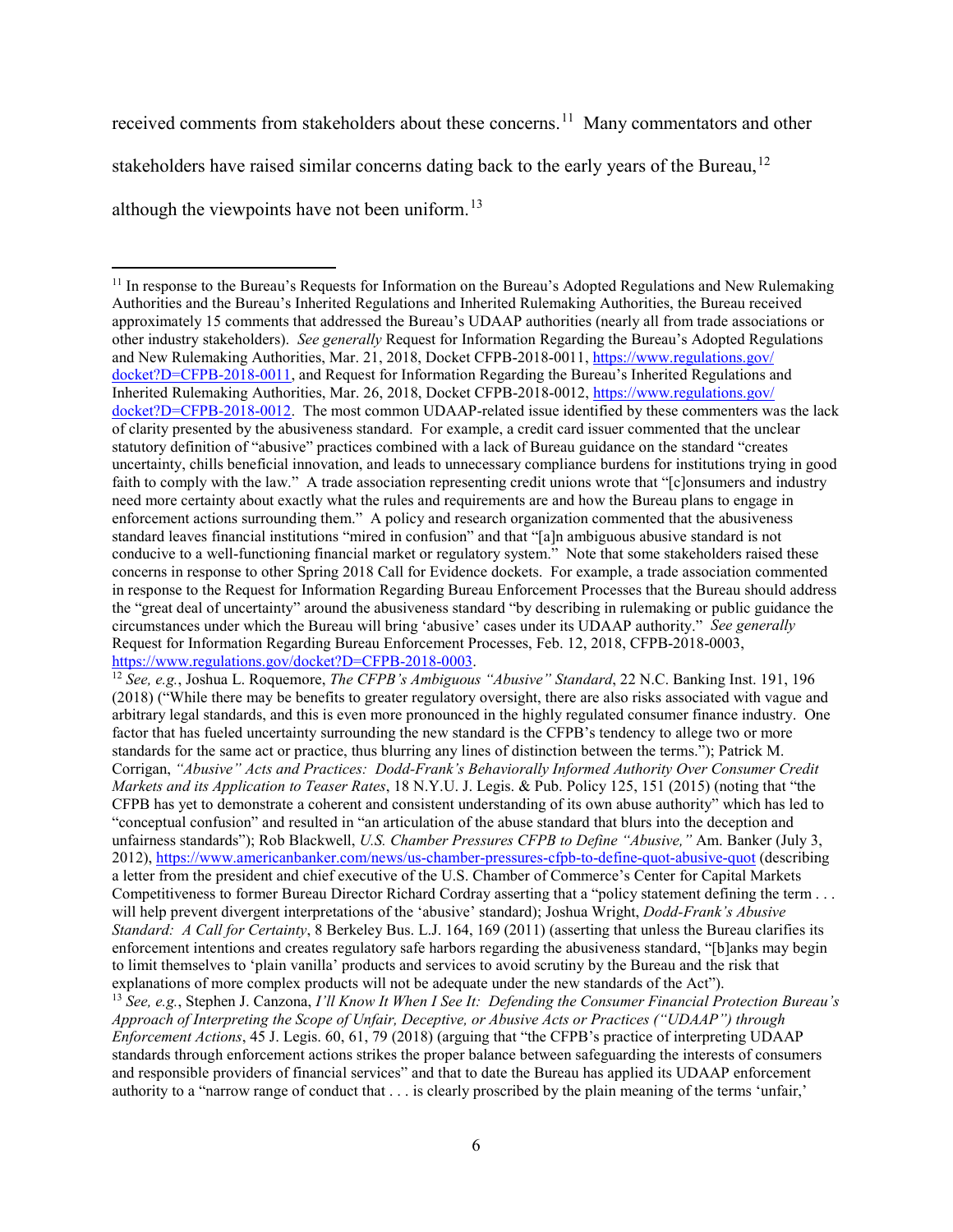To obtain further information about these concerns, in June 2019 the Bureau held a Symposium on Abusive Acts or Practices (Symposium).<sup>14</sup> At the Symposium, eight academics and practitioners with expertise in UDAAP issues engaged in dialogue on a number of topics, including the necessity of clarifying the abusiveness standard (and if so, whether rulemaking or another tool should be used), the degree of uncertainty posed by the statutory language, the particular aspects of the standard most in need of clarification, the practical consequences of this uncertainty on consumer financial markets, and how the Bureau should enforce the abusiveness standard. These experts also submitted written statements as part of their participation in the Symposium.<sup>[15](#page-6-1)</sup>

The Symposium participants provided a variety of perspectives. Most urged the Bureau to take action to clarify the abusiveness standard to help entities comply with the law.<sup>16</sup> Others

<span id="page-6-0"></span><sup>&#</sup>x27;deceptive,' and 'abusive' . . . [and] does not present meaningful due process concerns to responsible financial services providers"); Christopher L. Peterson, *Consumer Financial Protection Bureau Law Enforcement: An Empirical Review*, 90 Tul. L. Rev. 1057, 1100-01 (2016) (characterizing the Bureau's approach toward the abusiveness standard as "cautiously incremental, focused on peripheral companies with highly offensive practices, oriented toward protecting vulnerable consumers, largely concomitant with traditional deception or unfairness claims, and entirely advanced through either negotiated settlements or under the adjudication of federal judges"). <sup>14</sup> [https://www.consumerfinance.gov/about-us/events/archive-past-events/cfpb-symposium-abusive-acts-or](https://www.consumerfinance.gov/about-us/events/archive-past-events/cfpb-symposium-abusive-acts-or-practices/)[practices/](https://www.consumerfinance.gov/about-us/events/archive-past-events/cfpb-symposium-abusive-acts-or-practices/) (last visited Jan. 16, 2020). The Symposium included two panels, each featuring four outside experts and a Bureau moderator. The first panel included academics specializing in consumer protection issues. The second panel featured practitioners with significant experience applying UDAP laws at the Federal and State levels. Among the panelists were several former Bureau and FTC officials. The Bureau selected the panelists to represent diverse viewpoints on the topics under discussion. 15 *See id.*

<span id="page-6-1"></span>

<span id="page-6-2"></span><sup>16</sup> *See, e.g.*, William MacLeod, *Interpreting Abusive Practices* at 8, submission for CFPB Symposium, [https://](https://files.consumerfinance.gov/f/documents/cfpb_macleod-written-statement_symposium-abusive.pdf) [files.consumerfinance.gov/f/documents/cfpb\\_macleod-written-statement\\_symposium-abusive.pdf](https://files.consumerfinance.gov/f/documents/cfpb_macleod-written-statement_symposium-abusive.pdf) ("[C]lients continue to tell us that the ambiguity surrounding the authority contributes to regulatory uncertainty that results in certain products and services being curtailed or not offered to certain populations altogether. Simply adding some certainty and predictability to the abusiveness standard could yield significant benefits. There should be no need to cite authority for the proposition that uncertainty is an impediment to investment and innovation. When uncertainty applies to the legality of a business practice, the reaction in markets is predictable. Legitimate businesses shy away."); Letter from Lucy Morris to Bureau Director Kathleen Kraninger Regarding Abusive Acts or Practices Symposium, at 3 (June 17, 2019)[, https://files.consumerfinance.gov/f/documents/cfpb\\_morris-written](https://files.consumerfinance.gov/f/documents/cfpb_morris-written-statement_symposium-abusive.pdf)[statement\\_symposium-abusive.pdf](https://files.consumerfinance.gov/f/documents/cfpb_morris-written-statement_symposium-abusive.pdf) (noting that "[t]here are different ways that the Bureau could provide guidance, without limiting its broad legal authority to protect consumers," that "[a]t a minimum, the Bureau should use its abusiveness authority carefully and sparingly, to show through cases (and its other tools) how abusiveness is unique and different from unfairness and deception" and to avoid "'overlapping UDAAP claims,'" and suggesting alternatively that the Bureau issue a policy statement or other guidance on the abusiveness standard).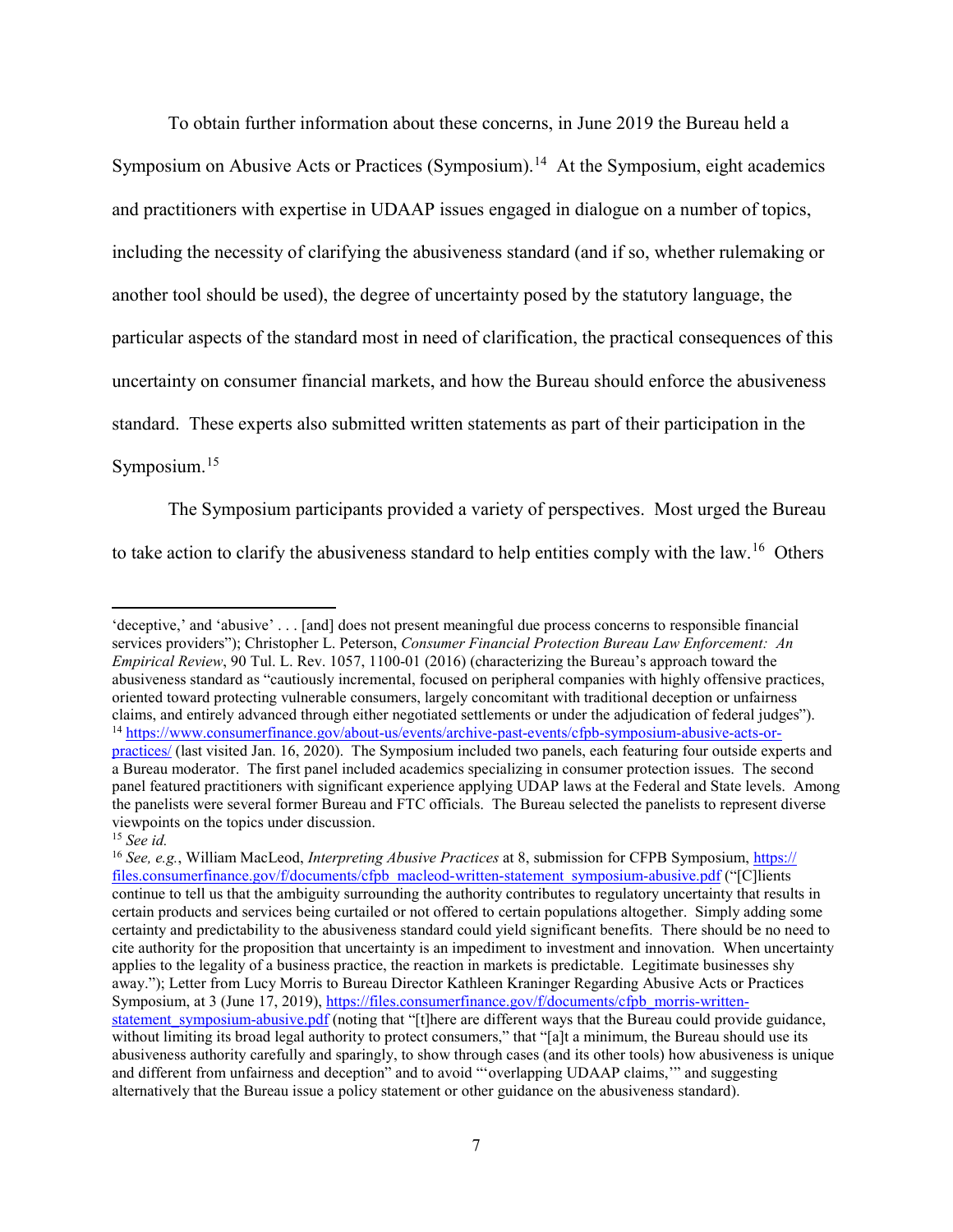expressed the alternative view that the statutory definition of abusiveness is sufficiently clear and that, to the extent further clarification may be warranted, the Bureau should wait until a more extensive body of precedent interpreting the standard has developed.<sup>[17](#page-7-0)</sup> In short, although not unanimous, most of the experts agreed that there is uncertainty as to the scope and meaning of abusiveness that the Bureau should seek to resolve.

The Symposium participants' feedback has been an important part of the process of determining whether the Bureau should use its rulemaking or other tools to provide clarity about the general meaning of the abusiveness standard—and, if so, which principles should be applied to determine the scope of the standard. The Bureau appreciates the differing perspectives shared by these experts—and by the many other stakeholders who have expressed views on this issue.

The Bureau has concluded that there is uncertainty as to the scope and meaning of the abusiveness standard.<sup>18</sup> The current uncertainty is not beneficial. Businesses that want to

<span id="page-7-0"></span><sup>17</sup> *See, e.g.*, Adam J. Levitin, *"Abusive" Acts and Practices: Towards a Definition?*, Written Submission Prepared for CFPB Symposium on "Abusive" at 6-7, 9[, https://files.consumerfinance.gov/f/documents/cfpb\\_levitin-written](https://files.consumerfinance.gov/%E2%80%8Cf/%E2%80%8Cdocuments/cfpb_levitin-written-statement_symposium-abusive.pdf)[statement\\_symposium-abusive.pdf](https://files.consumerfinance.gov/%E2%80%8Cf/%E2%80%8Cdocuments/cfpb_levitin-written-statement_symposium-abusive.pdf) (arguing that the "statutory language of the [Dodd-Frank Act] and the Bureau's enforcement actions to date provide a sense of the scope of 'abusive,'" that "[t]he Bureau would do better to allow the term to be better defined through the common law process," and that "there is no evidence that uncertainty on the issue is affecting business practices at all; the claims of certain trade associations on the matter are completely unsubstantiated"); Nicholas F.B. Smyth, presenting on behalf of Pennsylvania Attorney General Josh Shapiro, Statement submitted to the Bureau for the symposium on Abusive Acts or Practices at 1, 5 (June 25, 2019)[, https://](https://files.consumerfinance.gov/f/documents/cfpb_smyth-written-statement_symposium-abusive.pdf) [files.consumerfinance.gov/f/documents/cfpb\\_smyth-written-statement\\_symposium-abusive.pdf](https://files.consumerfinance.gov/f/documents/cfpb_smyth-written-statement_symposium-abusive.pdf) (asserting that "the purported cloud of uncertainty created by the [abusiveness standard] has been exaggerated," that the abusiveness standard "does not stifle innovation any more than the prohibitions on unfairness or deception do," and that "[e]very time Congress creates a new standard, there is a period of time when some uncertainty may exist as to what conduct violates that standard and what does not. This is perfectly normal, and the Courts are well equipped to interpret new standards.").<br><sup>18</sup> Although the Bureau seeks to foster greater certainty regarding the abusiveness standard through this Policy

<span id="page-7-1"></span>Statement, it should be noted that courts have consistently found that the statutory language in section 1031(d) provides sufficient notice for due process purposes. *See, e.g.*, *Consumer Fin. Prot. Bureau* v. *All Am. Check Cashing, Inc*., No. 16-cv-356, 2018 WL 9812125, at \*3 (S.D. Miss. Mar. 21, 2018) (rejecting vagueness challenge to the abusiveness prohibition); *ITT Educ. Servs.*, 219 F. Supp. 3d at 906 ("Because the CFPA itself elaborates the conditions under which a business's conduct may be found abusive—and because agencies and courts have successfully applied the term as used in closely related consumer protection statutes and regulations—we conclude that the language in question provides at least the minimal level of clarity that the due process clause demands of non-criminal economic regulation."); *Illinois* v. *Alta Colleges, Inc.*, No. 14-cv-3786, 2014 WL 4377579, at \*4 (N.D. Ill. Sept. 4, 2014) (rejecting vagueness challenge to abusiveness prohibition). Nothing in this Policy Statement should be interpreted to suggest that the assertion of abusiveness claims in the Bureau's prior or future enforcement actions was or will be contrary to due process.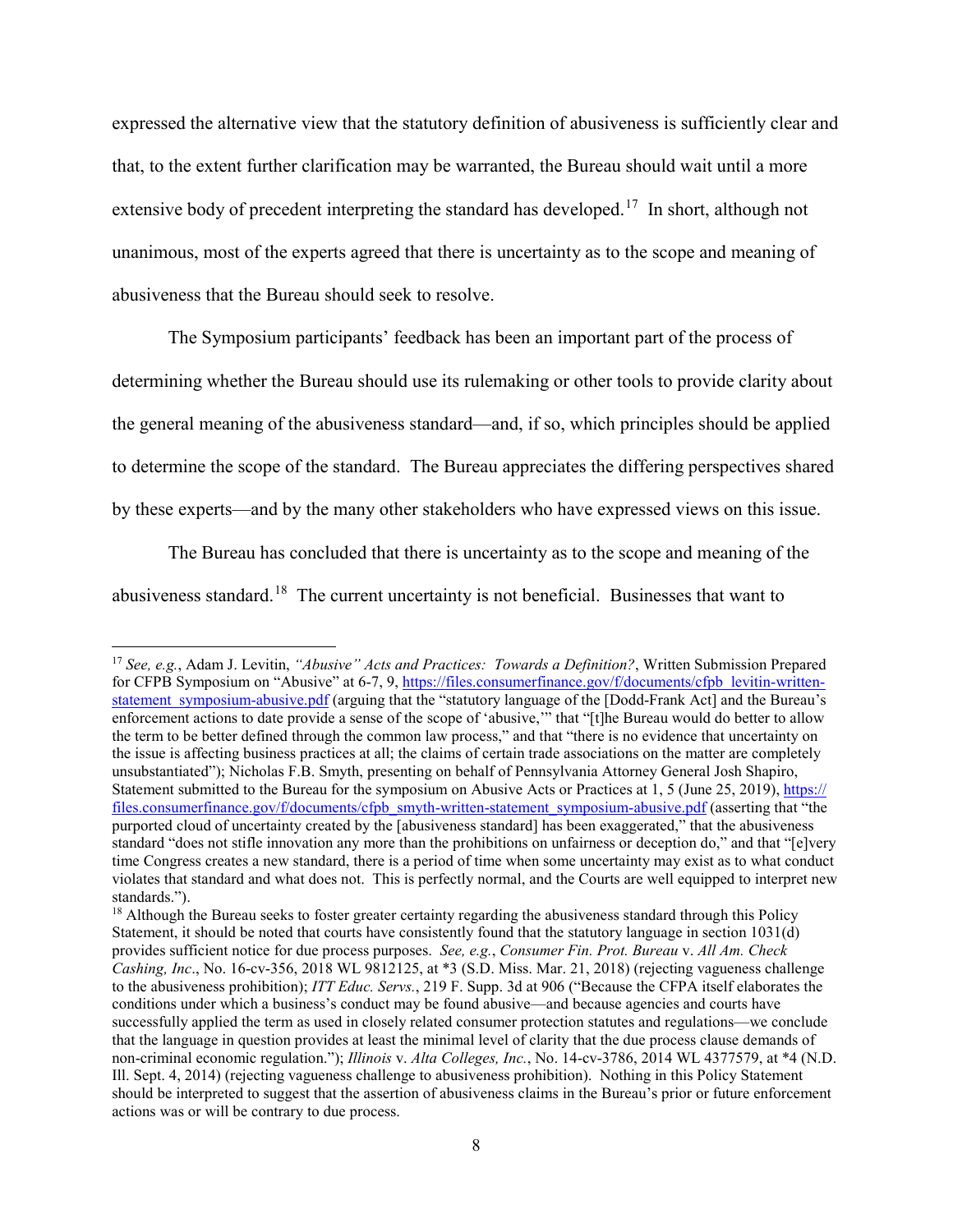comply with the law face significant challenges in doing so, and these challenges can impose substantial costs, including impeding innovation. As a result of those costs, consumers may lose the benefits of improved products or services and lower prices. In light of this uncertainty, the Bureau has decided to provide greater clarity on how the Bureau plans to implement and apply the abusiveness standard in its supervisory and enforcement work. In issuing this Policy Statement, the Bureau does not foreclose the possibility of engaging in a future rulemaking to further define the abusiveness standard.

# **II. Policy Statement**

Clarifying the abusiveness standard is in the public interest and the issuance of a supervision and enforcement policy statement regarding the abusiveness standard is beneficial to all stakeholders. Among other things, greater certainty as to how the Bureau intends to use the abusiveness standard in supervision and enforcement furthers the Bureau's purpose in implementing and enforcing the prohibition on abusiveness in the Dodd-Frank Act.<sup>19</sup> In addition, an approach to the abusiveness standard that provides greater certainty and fosters the development of a clearer standard will promote compliance with that standard. This compliance, in turn, assists the Bureau in achieving its objective under the Dodd-Frank Act of protecting consumers from abusive acts or practices.<sup>[20](#page-8-1)</sup> The Bureau therefore issues this Policy Statement to describe certain aspects of how it intends to approach its use of the abusiveness standard in its supervision and enforcement matters going forward.<sup>[21](#page-8-2)</sup>

<span id="page-8-2"></span>

<span id="page-8-1"></span><span id="page-8-0"></span><sup>&</sup>lt;sup>19</sup> 12 U.S.C. 5511(a).<br><sup>20</sup> 12 U.S.C. 5511(b)(2).<br><sup>21</sup> The Bureau intends to apply this Policy Statement going forward in its enforcement and supervisory activities. Where the Bureau has previously asserted an abusiveness claim in an enforcement action that remains pending in court, the Bureau in its discretion will determine how to proceed in light of this Policy Statement based on the facts and circumstances of the particular case. In general, the Bureau intends to take this Policy Statement into account when seeking monetary relief in pending cases asserting abusiveness claims.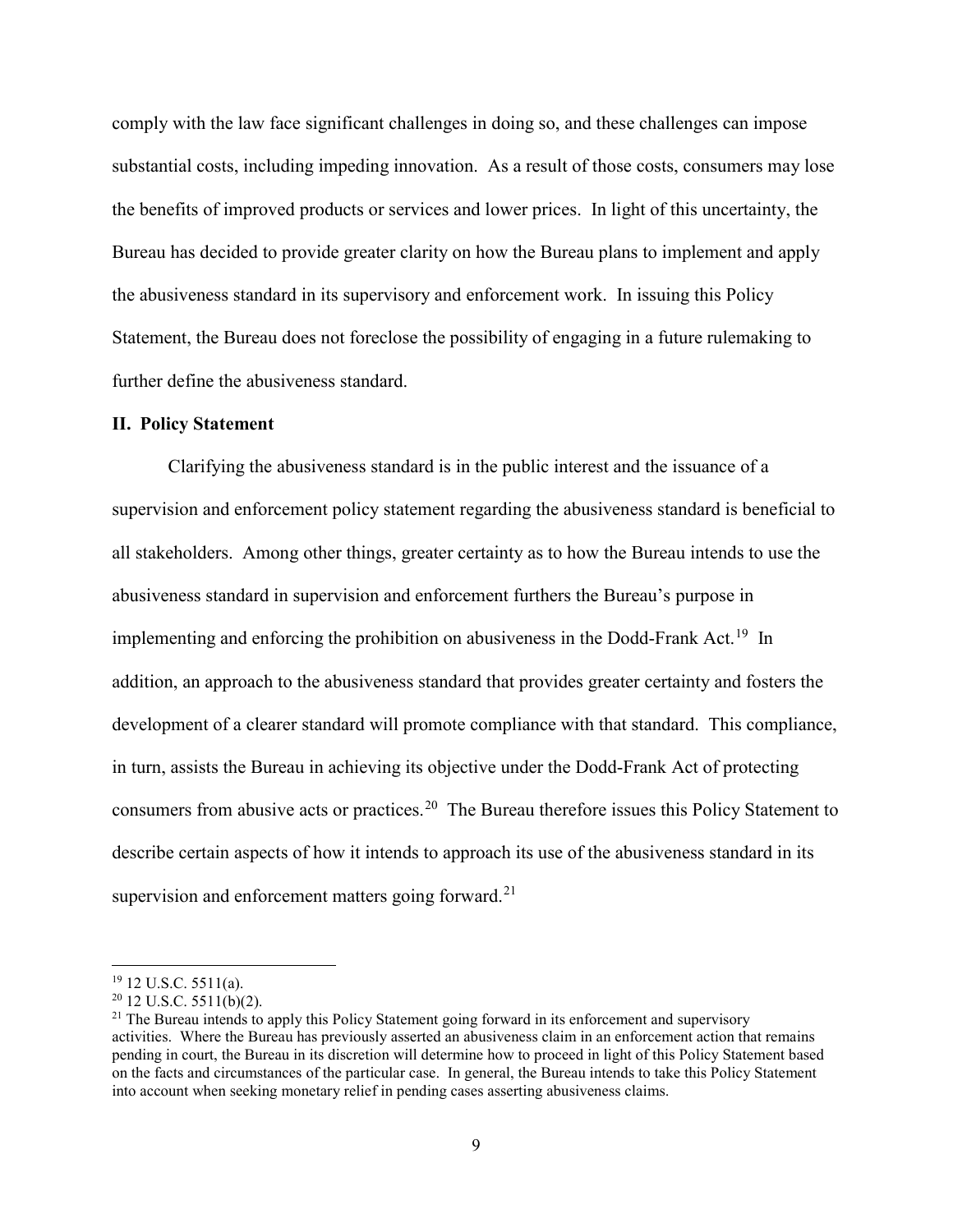First, consistent with the priority it accords to the prevention of harm, the Bureau intends to focus on citing conduct as abusive in supervision or challenging conduct as abusive in enforcement if the Bureau concludes that the harms<sup>[22](#page-9-0)</sup> to consumers from the conduct outweigh its benefits to consumers.<sup>23</sup> Second, the Bureau will generally avoid challenging conduct as abusive that relies on all or nearly all of the same facts that the Bureau alleges are unfair or deceptive. Where the Bureau nevertheless decides to include an alleged abusiveness violation, the Bureau intends to plead such claims in a manner designed to clearly demonstrate the nexus between the cited facts and the Bureau's legal analysis of the claim. In its supervision activity, the Bureau similarly intends to provide more clarity as to the specific factual basis for determining that a covered person has violated the abusiveness standard. Third, the Bureau generally does not intend to seek certain types of monetary relief for abusiveness violations where the covered person was making a good-faith effort to comply with the abusiveness standard.

### *A. Prevention of Consumer Harm from Abusive Acts or Practices*

The Dodd-Frank Act authorizes the Bureau to exercise its authorities under Federal consumer financial law, including the authority to issue supervision and enforcement policy statements, for the purpose of ensuring that "consumers are protected from unfair, deceptive, and abusive acts and practices,"[24](#page-9-2) thereby preventing the harm to consumers from the conduct. The Dodd-Frank Act also states that the Bureau shall seek to implement and, where applicable,

<span id="page-9-0"></span><sup>22</sup> The Bureau's consideration of the harms and benefits of the conduct (*i.e.*, its effects) on consumers can be qualitative as well as quantitative. That is, a quantitative analysis is not necessary for every citation or challenge to conduct as being a violation of the abusiveness standard.<br><sup>23</sup> Competition among firms can lead to lower prices for and innovation in consumer financial products and services.

<span id="page-9-1"></span>Consequently, conduct that fosters competition can benefit consumers, while conduct that impedes competition can

<span id="page-9-2"></span> $24$  12 U.S.C. 5511(b)(2).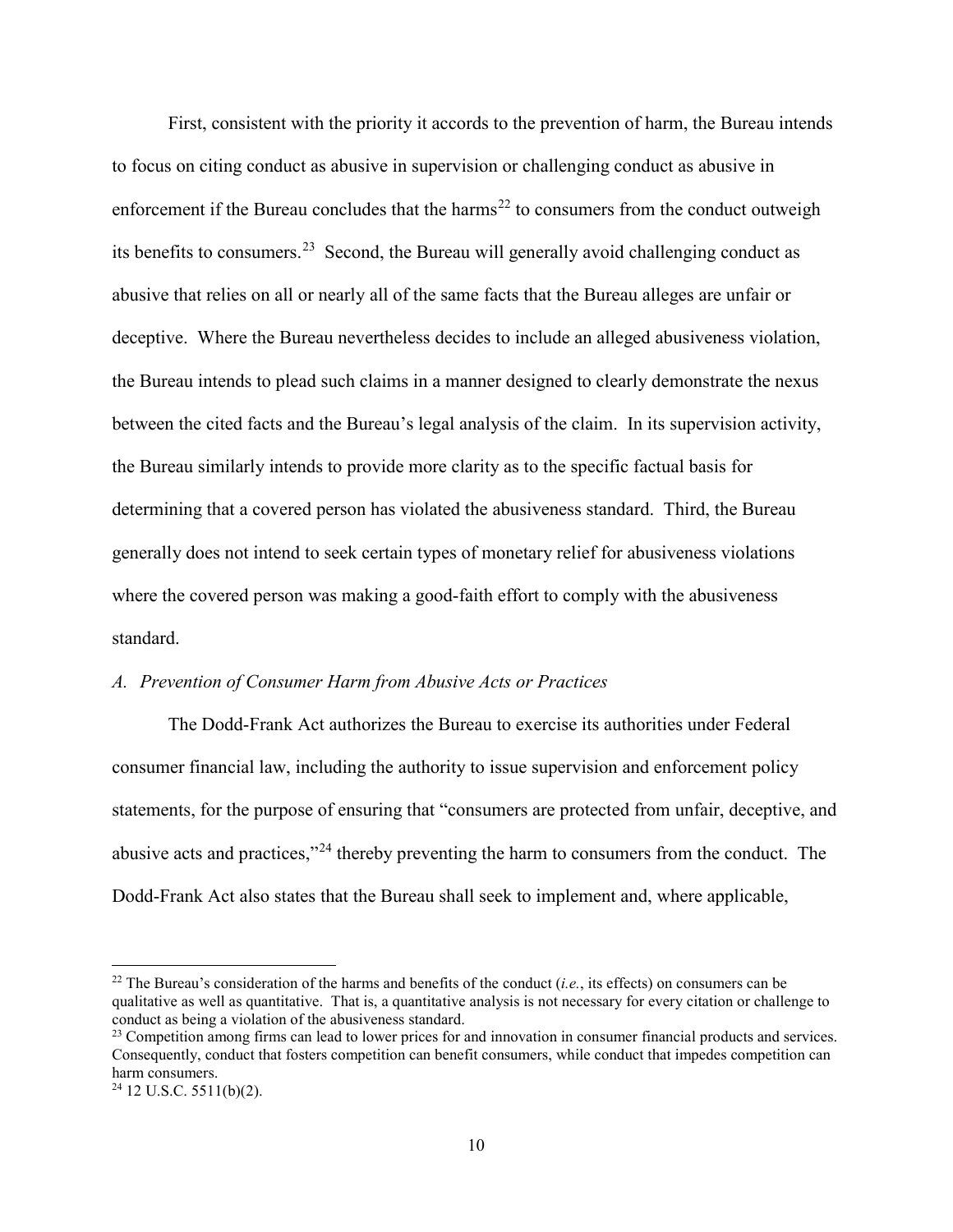enforce Federal consumer financial law consistently for the purpose of ensuring that "all consumers have access to markets for consumer financial products and services" and that such markets are "fair, transparent, and competitive."<sup>[25](#page-10-0)</sup> To fulfill these statutory mandates, the Bureau has made it a priority to direct its supervisory, enforcement, and other tools to the prevention of harm to consumers from unlawful acts and practices.<sup>[26](#page-10-1)</sup>

Consistent with the priority it accords to the prevention of harm, the Bureau intends to focus on citing conduct as abusive in supervision and challenging conduct as abusive in enforcement if the Bureau concludes that the harms to consumers from the conduct outweigh its benefits to consumers (including its effects on access to credit).<sup>[27](#page-10-2)</sup> Explicitly incorporating this focus into the Bureau's supervision and enforcement decisions concerning abusiveness not only ensures that the Bureau is committed to using its scarce resources to address conduct that harms consumers, but also ensures that the Bureau's supervisory and enforcement decisions are consistent across matters.

### *B. Articulating Acts or Practices that Violate the Abusiveness Standard*

Whether conduct constitutes an unfair, deceptive, or abusive act or practice often is dependent upon the facts and circumstances of a particular matter. In enforcement, the Bureau's

 $\overline{a}$ 

<span id="page-10-0"></span><sup>&</sup>lt;sup>25</sup> 12 U.S.C. 5511(a).<br><sup>26</sup> *See, e.g.*, Kathleen L. Kraninger's Speech at the Exchequer Club (July 18, 2019),

<span id="page-10-2"></span><span id="page-10-1"></span>[https://www.consumerfinance.gov/about-us/newsroom/kathleen-l-kraningers-speech-exchequer-club/.](https://www.consumerfinance.gov/about-us/newsroom/kathleen-l-kraningers-speech-exchequer-club/)<br><sup>27</sup> The Bureau's focus on the effects of conduct on consumers is consistent with the FTC's approach to unfairness and deception. Section 5(n) of the FTC Act expressly codifies, in its unfairness standard, a weighing of the costs and benefits of the conduct at issue. 15 U.S.C. 45(n). Section 5 of the FTC Act does not expressly direct the FTC to consider costs and benefits as part of its deception standard. 15 U.S.C. 45(a)(1). As a leading commentator has explained, however, "the primary difference between full-blown unfairness analysis and deception analysis is that deception does not ask about offsetting benefits. Instead, it presumes that false or misleading statements either have no benefits, or that the injury they cause to consumers can be avoided by the company at very low cost. In other words, deception analysis essentially creates a shortcut, assuming that when a material falsehood exists, the practice would not pass the full benefit/cost analysis of unfairness, because there are rarely, if ever, countervailing benefits to deception." J. Howard Beales, *The FTC's Use of Unfairness Authority: Its Rise, Fall, and Resurrection* (May 30, 2005), [https://www.ftc.gov/public-statements/2003/05/ftcs-use-unfairness-authority-its-rise-fall-and-resurrection.](https://www.ftc.gov/public-statements/2003/05/ftcs-use-unfairness-authority-its-rise-fall-and-resurrection)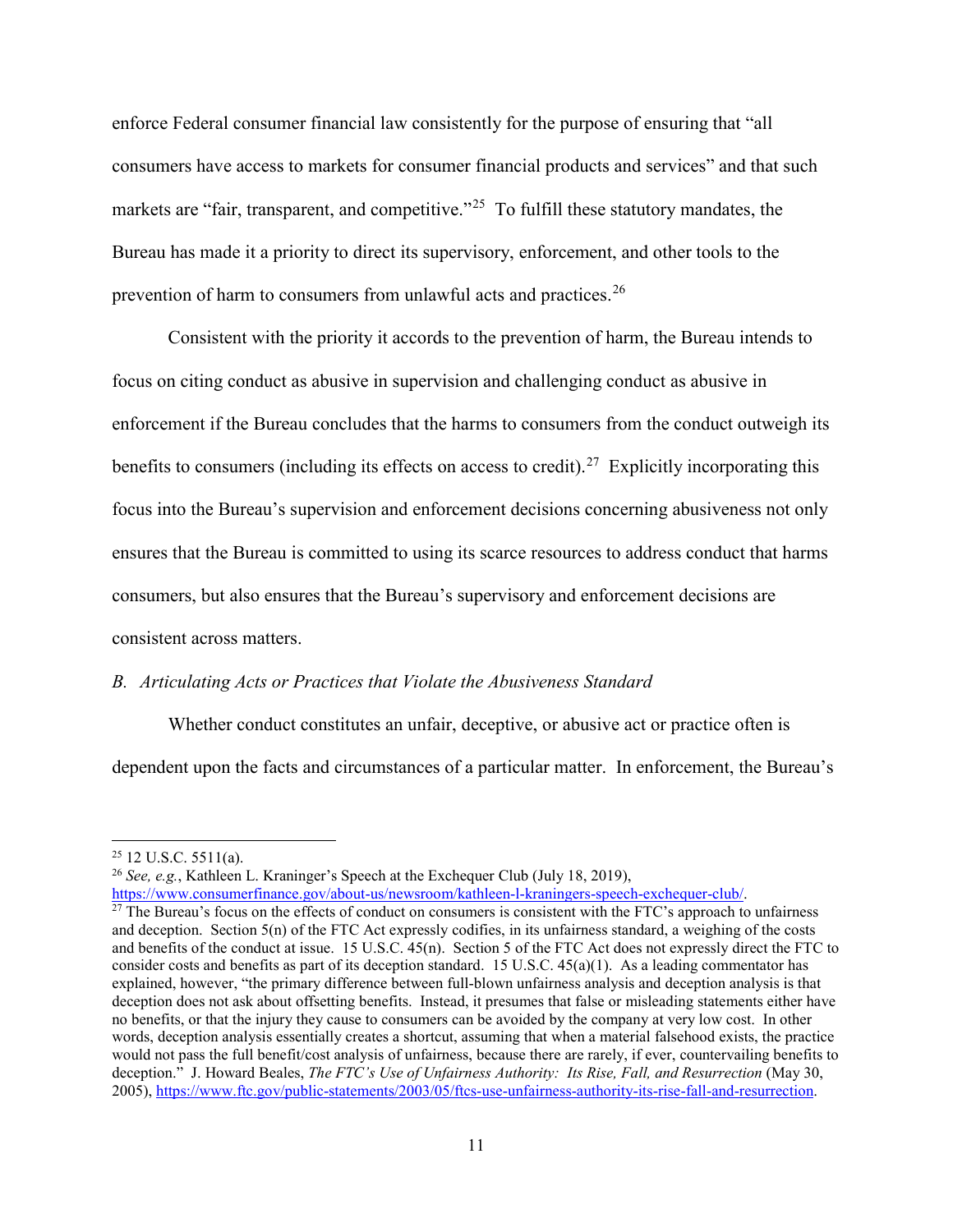experience indicates that a single course of conduct may provide the factual basis for allegations of unfair, deceptive, or abusive acts or practices. Where such circumstances arise, the Bureau intends generally to avoid alleging an abusiveness violation that relies on all or nearly all the same facts as an unfairness or deception violation.<sup>28</sup> The Bureau nevertheless intends to allege "stand-alone" abusiveness violations (*i.e.*, violations that are not accompanied by related unfairness or deception violations) where doing so would be consistent with the abusiveness standard and this Policy Statement. Where the Bureau alleges "stand-alone" abusiveness violations, it intends to plead such claims in a manner designed to demonstrate clearly the nexus between the cited facts and the Bureau's legal analysis of the claims.<sup>29</sup>

The Bureau believes that this approach to pleading will provide more certainty to covered persons as to the metes and bounds of conduct the Bureau determines is abusive. It also will facilitate the development of a body of jurisprudence as to the conduct courts conclude is abusiye. $30$ 

In its supervision activity, the Bureau similarly intends to provide more clarity as to the factual basis for determining that a covered person has violated the abusiveness standard. In citing covered persons during examinations for having engaged in abusive acts or practices, the Bureau intends to apply the same approach as set forth above with regard to pleading abusiveness in enforcement actions. In addition, in future editions of Supervisory Highlights, the

<span id="page-11-1"></span><span id="page-11-0"></span> $28$  In limited circumstances, the Bureau intends to allege both an abusiveness violation and a related unfairness or deception violation where it would help clarify the scope of the abusiveness standard. Where the Bureau alleges both an abusiveness violation and a related unfairness or deception violation, the Bureau intends to allege the abusiveness violation with sufficient detail to distinguish it from the related unfairness or deception violation.  $29$  Because the Bureau will be guided by the facts in determining which claims to bring, examinations and investigations may seek information that could relate to unfair, deceptive, or abusive acts or practices without distinguishing among the potential claims. The Bureau may also use its supervisory and enforcement processes to seek an institution's written response where the facts indicate that the institution's conduct may qualify as abusive or unfair or deceptive.

<span id="page-11-2"></span><sup>&</sup>lt;sup>30</sup> To the extent practicable, the Bureau in the future intends to develop model pleadings and updates to its UDAAP examination procedures in order to provide greater specificity and clarity as to the abusiveness standard.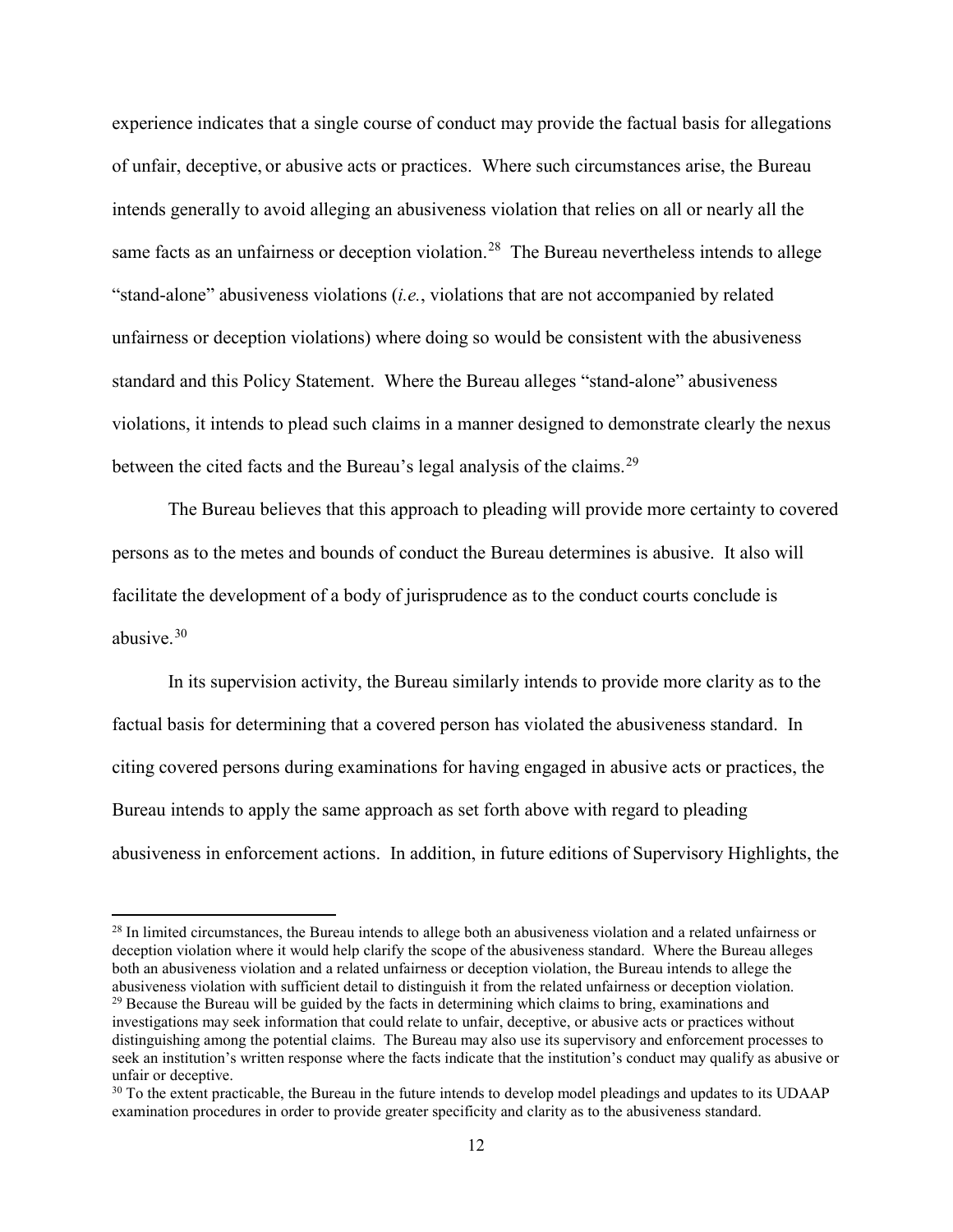Bureau intends to describe the basis for abusiveness citations with greater clarity (consistent with the need to keep the identity of the supervised entities confidential). Additional clarity in supervisory materials about how the Bureau views particular facts and how those facts support an abusiveness violation will result in more transparency as to the conduct the Bureau determined violates the abusiveness standard, thereby providing more certainty, especially as to covered persons who are subject to Bureau supervisory authority.

## *C. Limits on Monetary Relief in Abusiveness Enforcement Actions*

The Bureau recognizes that covered persons must make decisions about whether to engage in conduct notwithstanding uncertainty as to whether the Bureau will allege that conduct violates the abusiveness standard and will seek substantial amounts in monetary relief based on the alleged violation. This uncertainty and its consequences may chill or overly deter covered persons from engaging in conduct that may be beneficial to consumers.

Accordingly, to ensure that uncertainty regarding the abusiveness standard does not impede beneficial conduct, the Bureau generally does not intend to seek certain monetary remedies for abusive acts or practices if the covered person made a good-faith effort to comply with the law based on a reasonable—albeit mistaken—interpretation of the abusiveness standard.<sup>[31](#page-12-0)</sup> Similarly, in supervisory actions, the Bureau will apply the same standard when requesting action as a result of violations in Matters Requiring Attention or other supervisory requests. However, if a covered person makes a good-faith but unsuccessful effort to comply with the abusiveness standard, the Bureau still intends to seek legal or equitable remedies, such as damages and restitution, to redress identifiable consumer injury caused by the abusive acts or practices that would not otherwise be redressed. Absent unusual circumstances, the Bureau does

<span id="page-12-0"></span><sup>&</sup>lt;sup>31</sup> Although the covered person's good-faith efforts to comply would be relevant to whether the Bureau seeks monetary remedies, it would not be an affirmative defense to an alleged violation.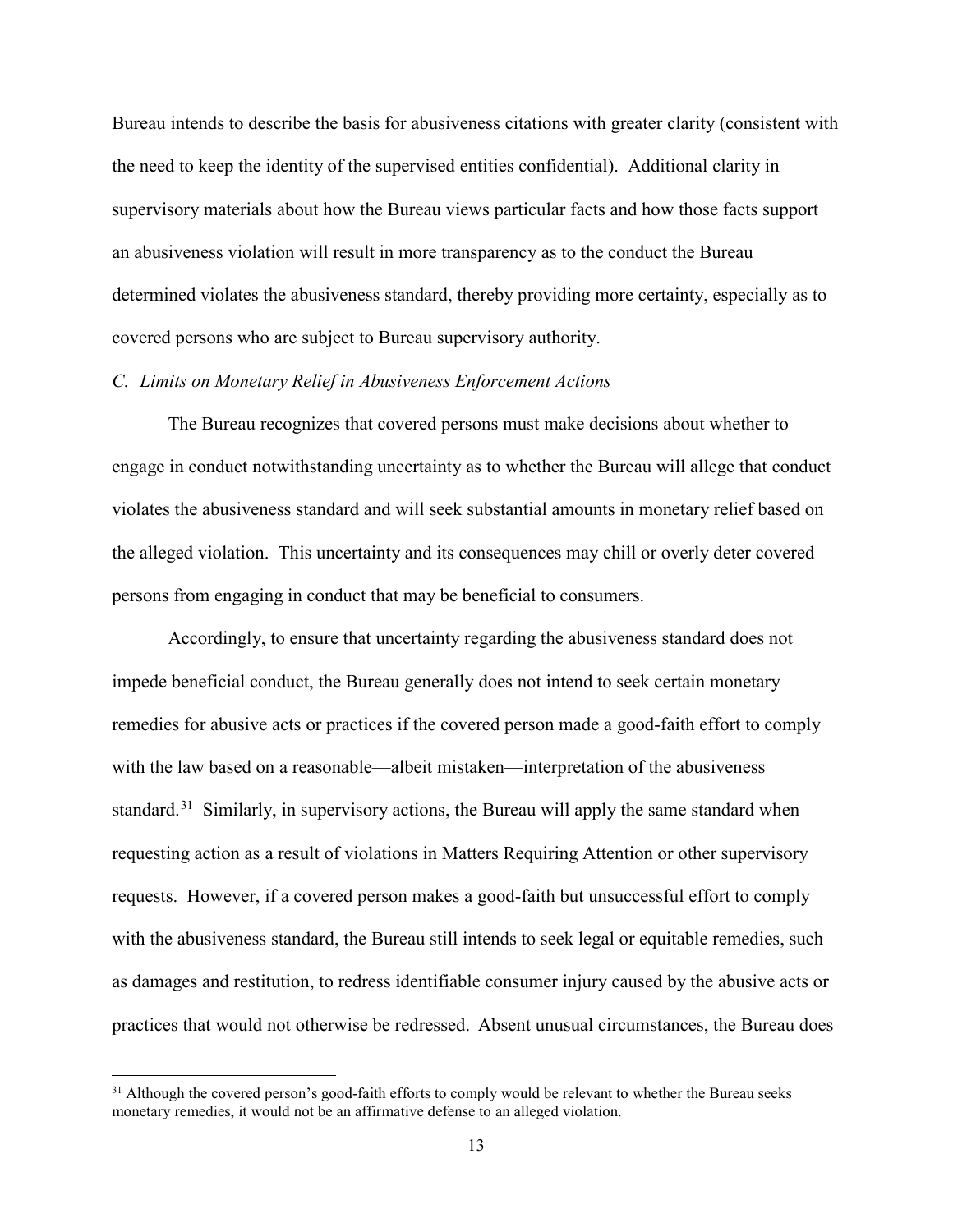not intend to seek civil penalties or disgorgement if a covered person made good-faith efforts to comply with the abusiveness standard.

Further, the Bureau emphasizes that it is committed to aggressively pursuing the full range of monetary remedies against bad actors who were not acting in good faith in violating the abusiveness standard, such as those who engage in fraudulent practices or consumer scams. The Bureau's seeking such relief will prevent and deter the continuation or recurrence of such abusive acts or practices.

In determining whether a covered person made a good-faith effort to comply with the abusiveness standard, the Bureau intends to consider all relevant factors, including but not limited to the considerations outlined in CFPB Bulletin 2013-06 regarding Responsible Business Conduct.<sup>[32](#page-13-0)</sup> A "reasonable" interpretation for purposes of this Policy Statement is one based on the text of the abusiveness standard set forth in the Dodd-Frank Act, as well as prior precedent and guidance, including judicial precedent, the Bureau's administrative decisions, rulemakings, supervisory guidance, and past allegations of abusive acts or practices in public enforcement actions.

Covered persons that believe that regulatory uncertainty is hindering the development of new products or services are also reminded that the Bureau has created the Office of Innovation to focus on encouraging consumer-beneficial innovation. The Bureau, primarily through the Office of Innovation, has issued policies to reduce regulatory uncertainty and processes applications from entities under those policies.<sup>[33](#page-13-1)</sup>

<span id="page-13-0"></span><sup>&</sup>lt;sup>32</sup> See https://files.consumerfinance.gov/f/201306 cfpb bulletin responsible-conduct.pdf. *See also* 12 U.S.C.  $5565(c)(3)(A).$ 

<span id="page-13-1"></span><sup>33</sup> *See CFPB Issues Policies to Facilitate Compliance and Promote Innovation* (Sept. 10, 2019), [https://www.consumerfinance.gov/about-us/newsroom/bureau-issues-policies-facilitate-compliance-promote](https://www.consumerfinance.gov/about-us/newsroom/bureau-issues-policies-facilitate-compliance-promote-innovation/)[innovation/.](https://www.consumerfinance.gov/about-us/newsroom/bureau-issues-policies-facilitate-compliance-promote-innovation/)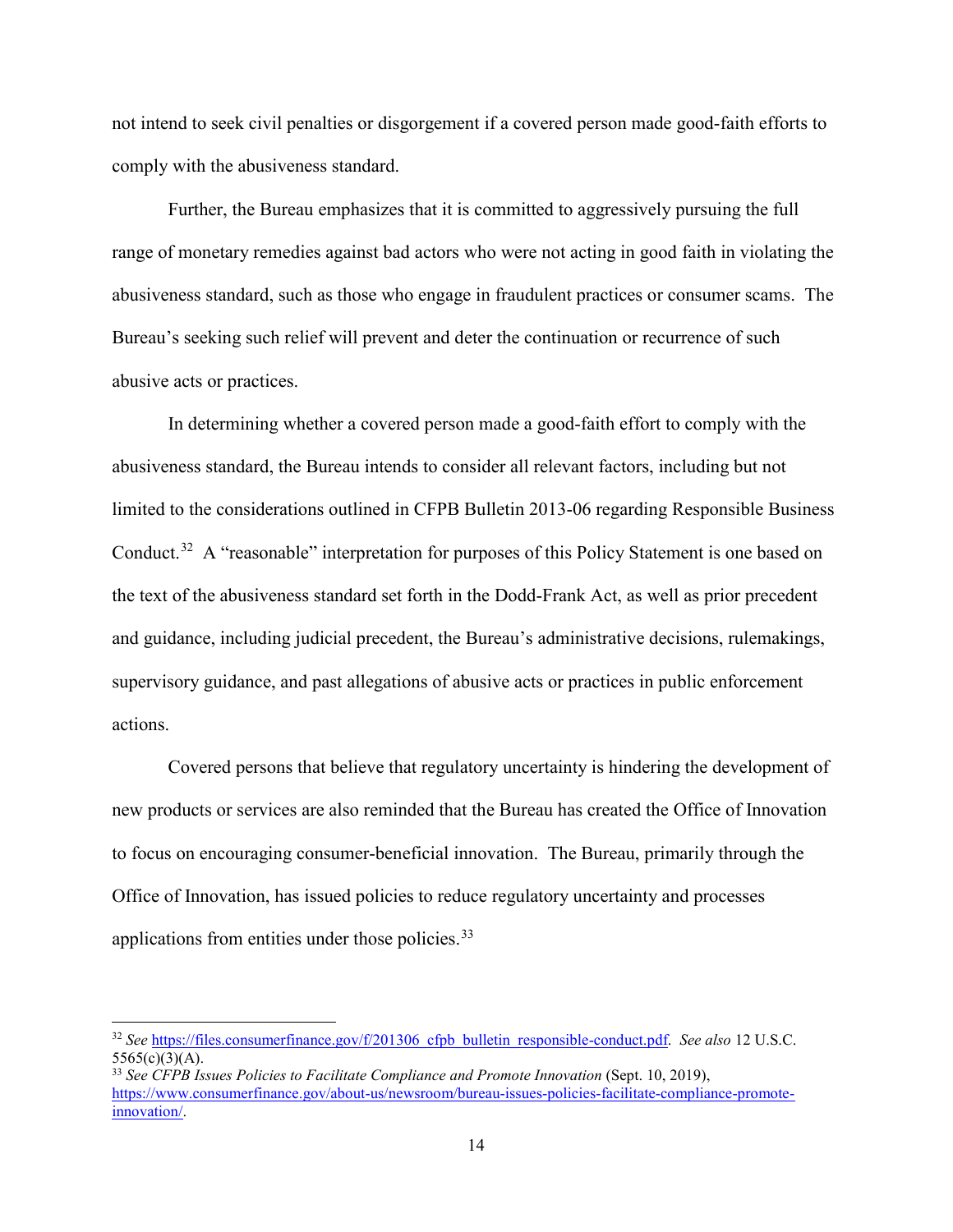## *D. Conclusion*

For the reasons set forth above, in alleging an act or practice as abusive in violation of the Dodd-Frank Act, the Bureau intends to apply the following principles: (1) consistent with the priority it accords to the prevention of harm, the Bureau intends to focus on citing conduct as abusive in supervision or challenging conduct as abusive in enforcement if the Bureau concludes that the harms to consumers from the conduct outweigh its benefits to consumers; (2) the Bureau will generally avoid challenging conduct as abusive that relies on all or nearly all of the same facts that the Bureau alleges are unfair or deceptive. Where the Bureau nevertheless decides to include an alleged abusiveness violation, the Bureau intends to plead such claims in a manner designed to clearly demonstrate the nexus between the cited facts and the Bureau's legal analysis of the claim. In its supervision activity, the Bureau similarly intends to provide more clarity as to the specific factual basis for determining that a covered person has violated the abusiveness standard; and (3) the Bureau generally does not intend to seek certain types of monetary relief for abusiveness violations where the covered person was making a good-faith effort to comply with the abusiveness standard. Nothing in these principles affect whether and how the Bureau will proceed in taking supervisory or enforcement action to address violations of any other provision of the Dodd-Frank Act (including its prohibition of unfair or deceptive acts or practices), or any of the other statutes, rules, or orders that the Bureau enforces.

#### **III. Regulatory Requirements**

l

This Policy Statement constitutes a general statement of policy that is exempt from the notice and comment rulemaking requirements of the Administrative Procedure Act.<sup>[34](#page-14-0)</sup> It is intended to provide information regarding the Bureau's general plans to exercise its discretion

<span id="page-14-0"></span> $34\,5$  U.S.C. 553(b). However, this is not a "statement of policy" as that term is specifically used in Regulation X, 12 CFR 1024.4(a)(1)(ii).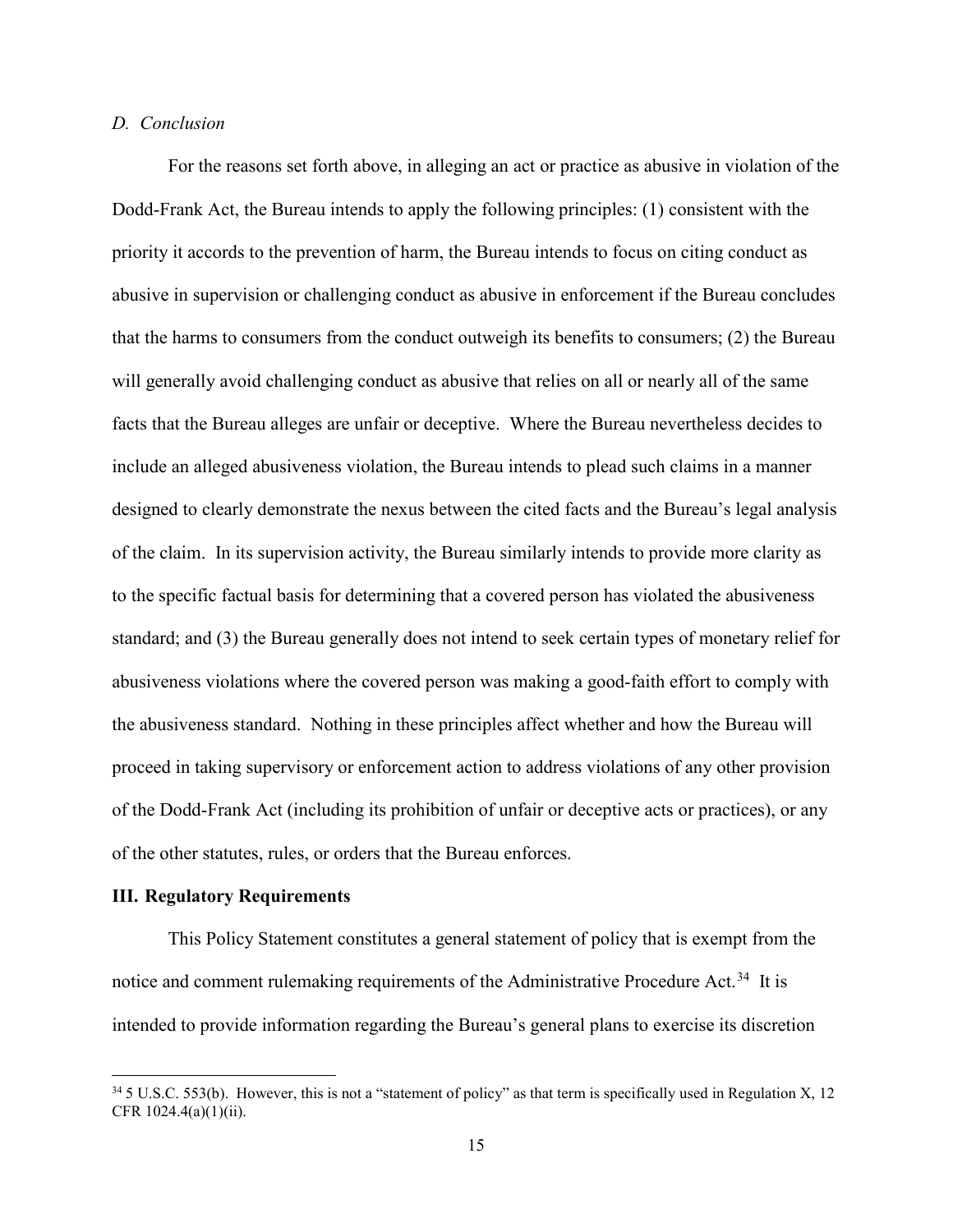and does not impose any legal requirements on external parties, nor does it create or confer any substantive rights on external parties that could be enforceable in any administrative or civil proceeding. Because no notice of proposed rulemaking is required, the Regulatory Flexibility Act does not require an initial or final regulatory flexibility analysis. The Bureau has also determined that this Policy Statement does not impose any new or revise any existing recordkeeping, reporting, or disclosure requirements on covered entities or members of the public that would be collections of information requiring approval by the Office of Management and Budget under the Paperwork Reduction Act.

Pursuant to the Congressional Review Act, 5 U.S.C. 801 *et seq.*, the Bureau will submit a report containing this Policy Statement and other required information to the United States Senate, the United States House of Representatives, and the Comptroller General of the United States prior to its applicability date. The Office of Information and Regulatory Affairs has designated this Policy Statement as not a "major rule" as defined by 5 U.S.C. 804(2).